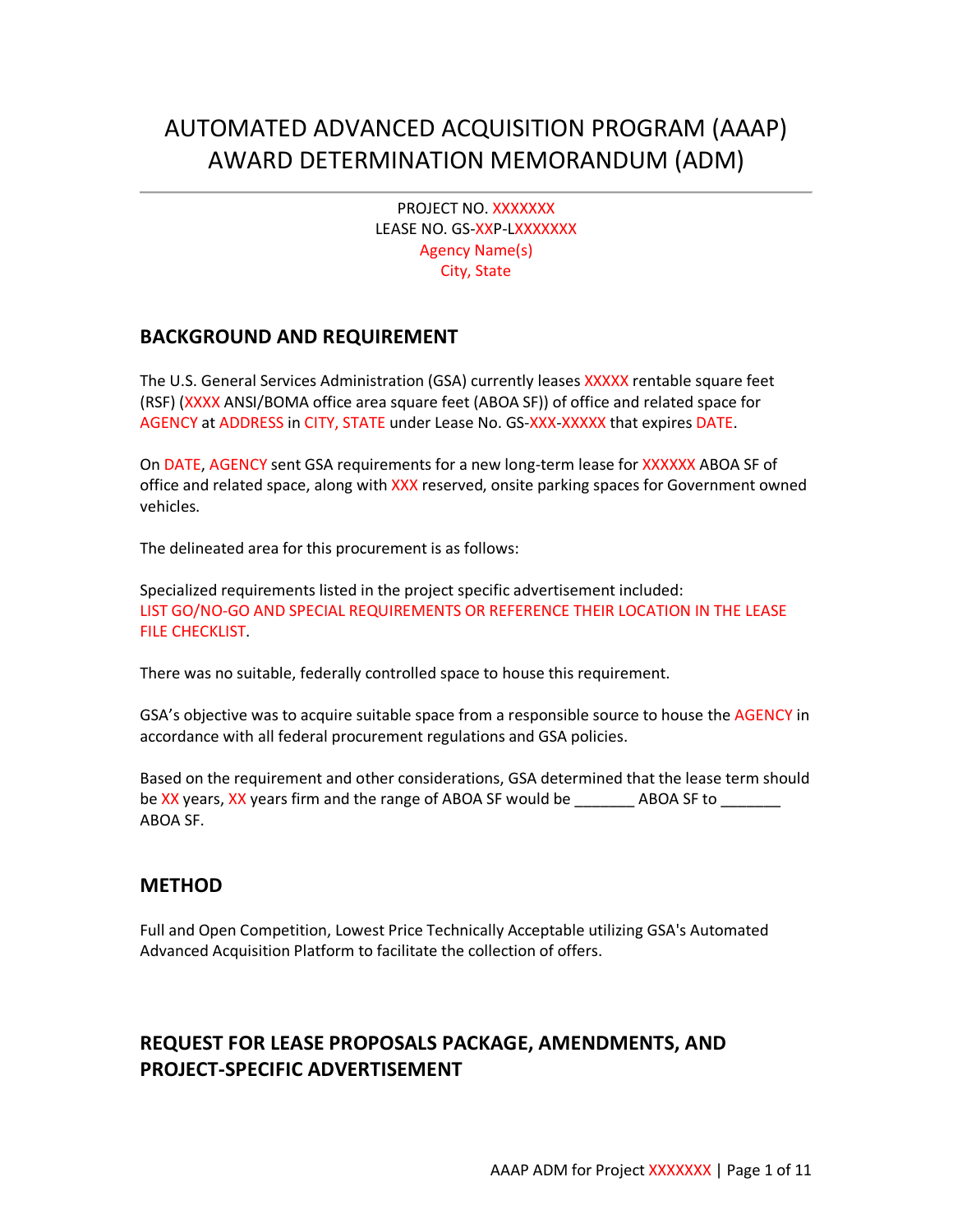The AAAP process begins with the posting of a region-specific request for lease proposals (RLP) on [the AAAP website \(https://lop.gsa.gov/AAAP\)](https://lop.gsa.gov/AAAP/LoginPage) at the beginning of the fiscal year. Any subsequent amendments to the AAAP RLP package are also posted to the AAAP website.

The RLP is advertised on [the System for Award Management \(SAM\)](https://beta.sam.gov/) website at the beginning of the fiscal year and routinely every month. SAM is the official mechanism for notifying the public of GSA leased space requirements. Project specific advertisements are also posted for each project and incorporated into the RLP by reference. Project specific advertisements contain additional information, such as delineated area, range of ABOA, SF, term, parking, go/no-go criteria, and TI/BSAC evaluation criteria and requirements.

Following the annual posting of the AAAP RLP package, offerors have the opportunity to enter their offers for space every month on AAAP during the open period, which will typically be the 1st through the 7th of the month, unless otherwise stated by the Government or unless the 7th falls on a weekend or Federal Holiday. If the 7th falls on a weekend or Federal Holiday, the Open Period will end at 7:30 PM (ET) on the next business day. All offers submitted and maintained on AAAP remain eligible for consideration for future federal space requirements.

In addition to the posting of a region-specific RLP on the AAAP website at the beginning of the fiscal year, GSA also places a project-specific advertisement after a customer agency submits a space request to GSA. The project-specific advertisement is incorporated by reference into the RLP and its purpose is to communicate the agency's unique minimum requirements to the market and to generate additional offers in the application. The posting date of the projectspecific advertisement for this procurement is noted below in the Market Outreach section.

# **MARKET RESEARCH, PRICE OBJECTIVES, AND EVALUATION CRITERIA**

### **CITY market conditions show \_\_\_\_\_\_\_\_\_\_\_.**

For this procurement, comparable rates from [NUMBER] locations in the [MARKET/SUBMARKET] were reviewed, reflecting ample competition from which to derive a reliable market range. [MARKET RESEARCH TOOL], provided market rates ranging from a low of [LOWEST MARKET RESEARCH #] per rentable square foot to a high of [HIGHEST MARKET RESEARCH #] per rentable square foot. Reference the acquisition plan or Price Objectives and Evaluation Criteria document for more detail.

The evaluation criteria defined in the Project Specific Ad were used to inform the market about TI & BSAC requirements in the Project Specific Advertisement and ultimately used in the automated Present Value Analysis.

## **MARKET OUTREACH**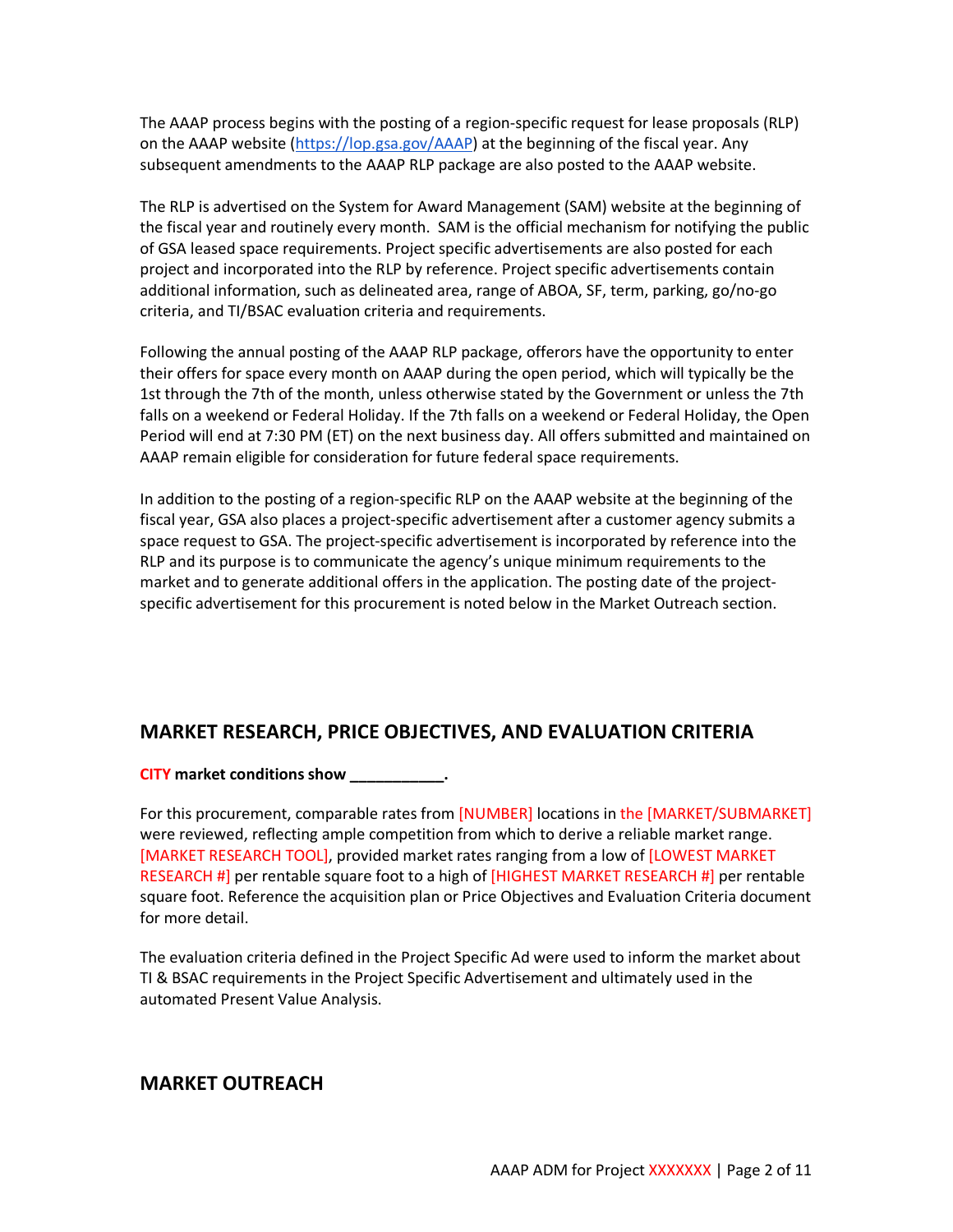The region-specific RLP notice was posted on SAM at the beginning of the fiscal year. The project-specific advertisement for this procurement was posted on SAM on [date]. The project specific advertisement serves as both a notice and an RLP amendment, which is incorporated by reference.

The Office of Leasing conducted project-specific market outreach by email on [date of email] using a broad list of contacts collected from CoStar.

To further increase competition, targeted market outreach was conducted by [insert name] with the following potential offerors:

| <b>Contact</b> | Company | <b>Source</b> | <b>Outreach Method</b> | Outreach<br><b>Date</b> |
|----------------|---------|---------------|------------------------|-------------------------|
|                |         |               |                        |                         |
|                |         |               |                        |                         |

# **NEGOTIATIONS**

This procurement was conducted through the AAAP system. There are no negotiations with offerors because offers submitted into AAAP are final proposals.

# **EVALUATION OF OFFERS**

Using the delineated area, lease term, and parking requirements, the AAAP Manager produced an automated list of offers responding to AAAP RLP [RLP NAME] by [PSA RESPONSE DATE]. Further refinement was made to this list by the AAAP Manager to limit to those offerors meeting the minimum square foot requirement as well as considerations for Historic Preference, HubZone, and Energy Star.

The results identified [NUMBER (#)] offers that met the agency's requirements in terms of square footage, delineated area, and lease term.

| <b>Building</b><br><b>Name</b> | <b>Address</b> | <b>Space</b><br><b>Type</b> | Lease<br><b>Term</b>     | <b>NPV</b>           | <b>Historic</b><br>Preference                     | <b>HubZone</b> | <b>Energy</b><br><b>Star Label</b> |
|--------------------------------|----------------|-----------------------------|--------------------------|----------------------|---------------------------------------------------|----------------|------------------------------------|
| <b>Building</b><br>Name        | Address        | New/Cont                    | 10/8,<br>15/13,<br>17/15 | \$/ABOA<br><b>SF</b> | HP in HD,<br>NHP in HD,<br>HP in NHD,<br>or $N/A$ | Y/N            | Y/N                                |
|                                |                |                             |                          |                      |                                                   |                |                                    |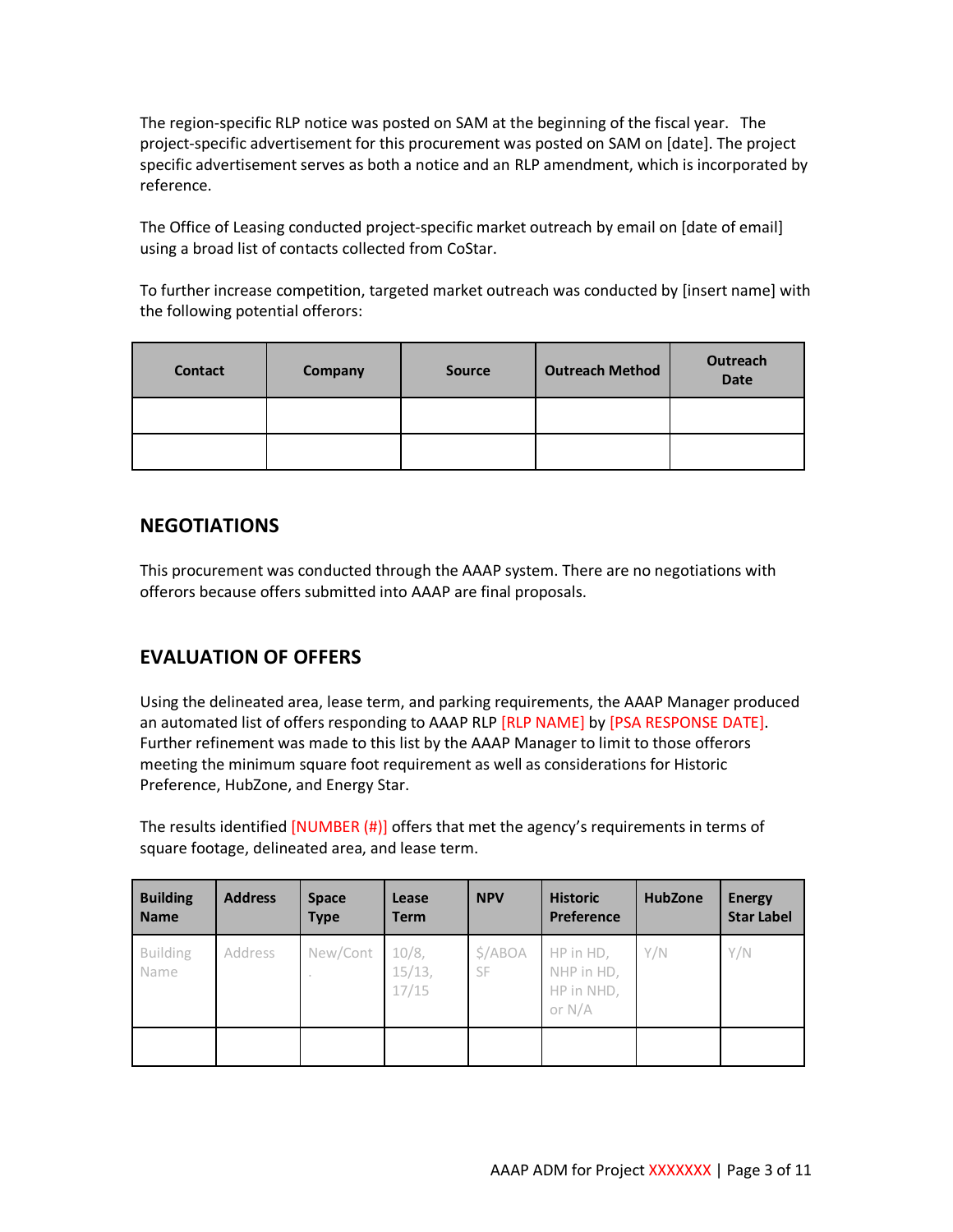For the net present value analysis, the incumbent offer was calculated using a  $\lceil(\xi)T|A\rceil$  per ABOA SF tenant improvement allowance (TIA) and [(\$)BSAC] per ABOA SF building specific amortized capital (BSAC). This figure was based on  $[DOCUMENTATION]$ . For all other offers,  $[(\text{S})TIA]$  per ABOA square feet TIA and [(\$)BSAC] per ABOA SF BSAC, representing [AGENCY NAME'S] full TI Allowance and BSAC, in addition to  $[(\text{S})$ MOVE COSTS] per ABOA square foot move costs, [(\$)TELECOMMUNICATION COSTS] per ABOA square foot telecommunication costs, and [(\$)REPLICATION COSTS] per ABOA square feet replication costs, were used for the analysis.

For the net present value analysis,  $[(\xi)TIA]$  per ABOA square feet TIA and  $[(\xi)BSAC]$  per ABOA square feet BSAC, representing [AGENCY NAME'S] full TI Allowance and BSAC, was used for all offers.

[LOWEST EVALUATED PV BUILDING] ranked as the lowest-priced building based on present value analysis that could meet the agency's minimum requirements.

# **DUE DILIGENCE**

### **Pre-Screening and Preliminary Due Diligence Checks**

During the Pre-Screening and Preliminary Due Diligence process, (conducted on XX/XX/XXXX), the AAAP Manager/Realty Specialist clarified whether or not the lowest price offer met the go/no-go criteria and RLP requirements.

GSA determined that the offer submitted by OFFEROR NAME is technically acceptable, based on the following:

- 1. GSA determined that the offered building, which is located at ADDRESS, is located within the delineated area of consideration and therefore meets the RLP requirements related to the delineated area. GSA made this determination using . Refer to the following document(s) in G-REX for additional information supporting this determination: .
- 2. Refer to the following document(s) in G-REX for additional information supporting this determination: .
- 3. GSA determined the offered building meets the RLP requirements pertaining to the neighborhood, parking, location amenities, and public transportation as follows:

### **Neighborhood**

Inside City Center: Space is located in a prime commercial office district with attractive, prestigious, and professional surroundings with a prevalence of modern design and/or tasteful rehabilitation in modern use. Streets and public sidewalks are well maintained.

Outside City Center: Space is located in an office, research, technology, or business park that is modern in design with a campus-like atmosphere.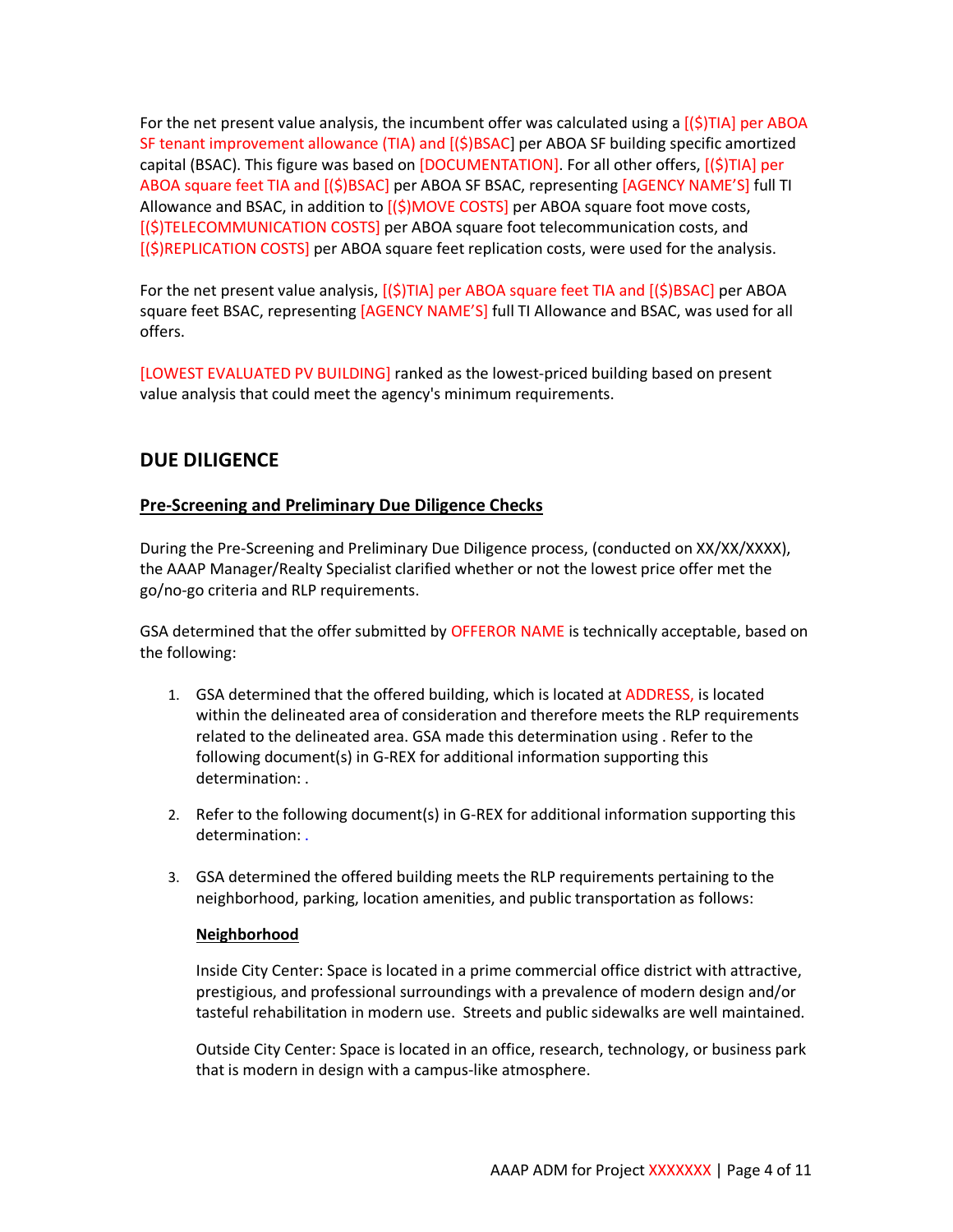Outside City Center: Space is located on an attractively landscaped site containing one or more modern office Buildings that are professional and prestigious in appearance with the surrounding development well maintained and in consonance with a professional image.

#### **Parking**

Inside or Outside City Center: The parking-to-square-foot ratio available on site meets current local code requirements.

Inside City Center: There is no local code requirement for parking; however, the on-site parking is available at a ratio of at least one (1) space for every 3,000 RSF of space.

Outside City Center: There is no local code requirement for parking; however, the onsite parking is available at a ratio of at least 3.5 spaces for every 1,000 RSF of space.

Parking was confirmed via

#### **Amenities**

Inside City Center: The offeror has provided documentation of the availability of a variety of employee services/amenities within the immediate vicinity of the building. GSA confirmed the follow through

A variety of inexpensive or moderately priced fast-food and/or eat-in restaurants are located within the immediate vicinity of the building, but generally not exceeding a walkable 2,640 feet of the employee entrance of the offered building, as determined by the LCO. Other employee services, such as retail shops, cleaners, and banks, are also located within the immediate vicinity of the building, but generally not exceeding a walkable 2,640 feet of the employee entrance of the offered Building, as determined by the LCO.

GSA confirmed the number of existing amenities as follows:

\_\_\_ Inexpensive or moderately priced fast-food and eat-in restaurants

Other employee services. Some examples include:

Outside City Center: Adequate eating facilities are located within the immediate vicinity of the Building, but generally not exceeding a walkable 2,640 feet, as determined by the LCO. Other employee services, such as retail shops, cleaners, and banks, are also located within the immediate vicinity of the Building, but generally not exceeding 5 drivable miles, as determined by the LCO.

GSA confirmed the number of existing amenities as follows: \_\_\_ Adequate eating facilities

\_\_\_ Other employee services. Some examples include:

Offeror has demonstrated to the Government's reasonable satisfaction that such amenities will exist by the Government's required occupancy date.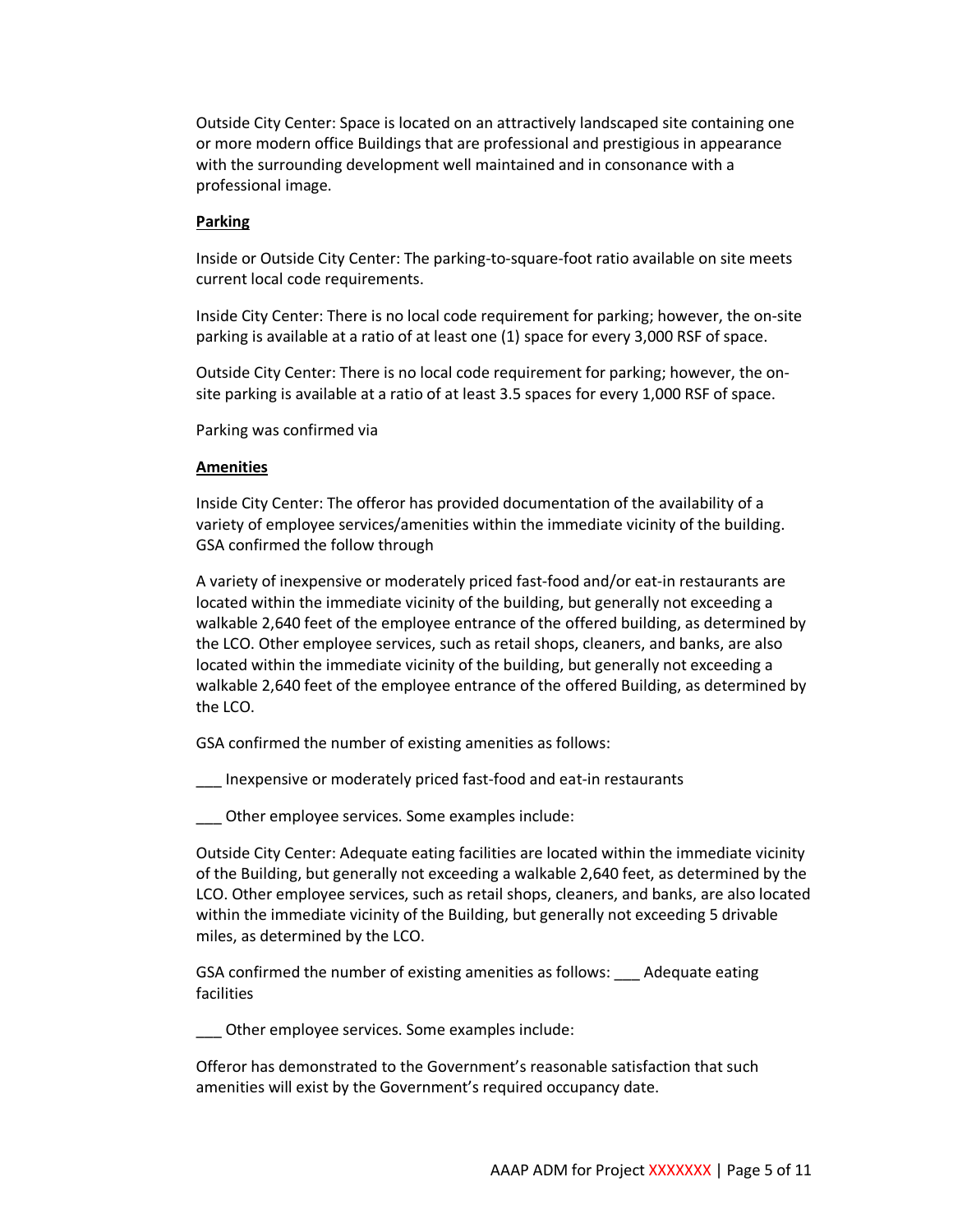#### **Public Transportation**

Inside City Center: A commuter rail, light rail, or subway station is located within the immediate vicinity of the Building, but generally not exceeding a walkable 2,640 feet, as determined by the LCO.

Inside City Center: Two or more public or campus bus lines usable by tenant occupants and their customers are located within the immediate vicinity of the Building, but generally not exceeding a walkable 1,320 feet, as determined by the LCO.

Outside City Center: Not applicable.

Inside City Center: Amenities are existing.

Inside City Center: The offeror has demonstrated to the Government's reasonable satisfaction that such amenities will exist by the Government's required occupancy date.

Outside City Center: Not applicable.

GSA has confirmed through [specify method] the following public transportation service to the building: Address types of transportation options, route numbers, proximity to building, frequency, etc. [for example, three bus stops for bus routes 101 and 102, running at least every 30 minutes, both directions, stopping within 1,200 linear feet of the employee entrance of the building.] Include documentation (Google Maps, schedules, etc.) in the lease file.

Outside City Center: Not applicable.

- 4. Floodplain review: The RLP identified the base floodplain restriction as FLOODPLAIN LEVEL
	- **a.** The GSA Regional NEPA Program Manager confirmed that no portion of the offered property is located within, or is adjacent to, the 100-year floodplain.
	- **b.** The GSA Regional NEPA Program Manager confirmed that a portion of the offered property is located within the 100 year floodplain. However, this does not impact the Government's full use and enjoyment of the Premises based on the following RATIONALE.
	- **c.** The GSA Regional NEPA Program Manager confirmed that the property is adjacent to the 100 year floodplain. However, such adjacency does not restrict ingress or egress to the Premises in the event of a flood.
	- **d.** The GSA Regional NEPA Program Manager confirmed that the property is located either within or is adjacent to the 100 year floodplain and the Government has determined that there is no practicable alternative. This determination is included in the lease file.

Refer to the following document(s) in G-REX for additional information supporting this determination:

5. GSA determined that the offered building's square footage (NUMBER ABOA SF on floor(s) NUMBER(s)) and parking (NUMBER surface and NUMBER structured parking spaces) meets the RLP requirements, as stated in the project-specific advertisement.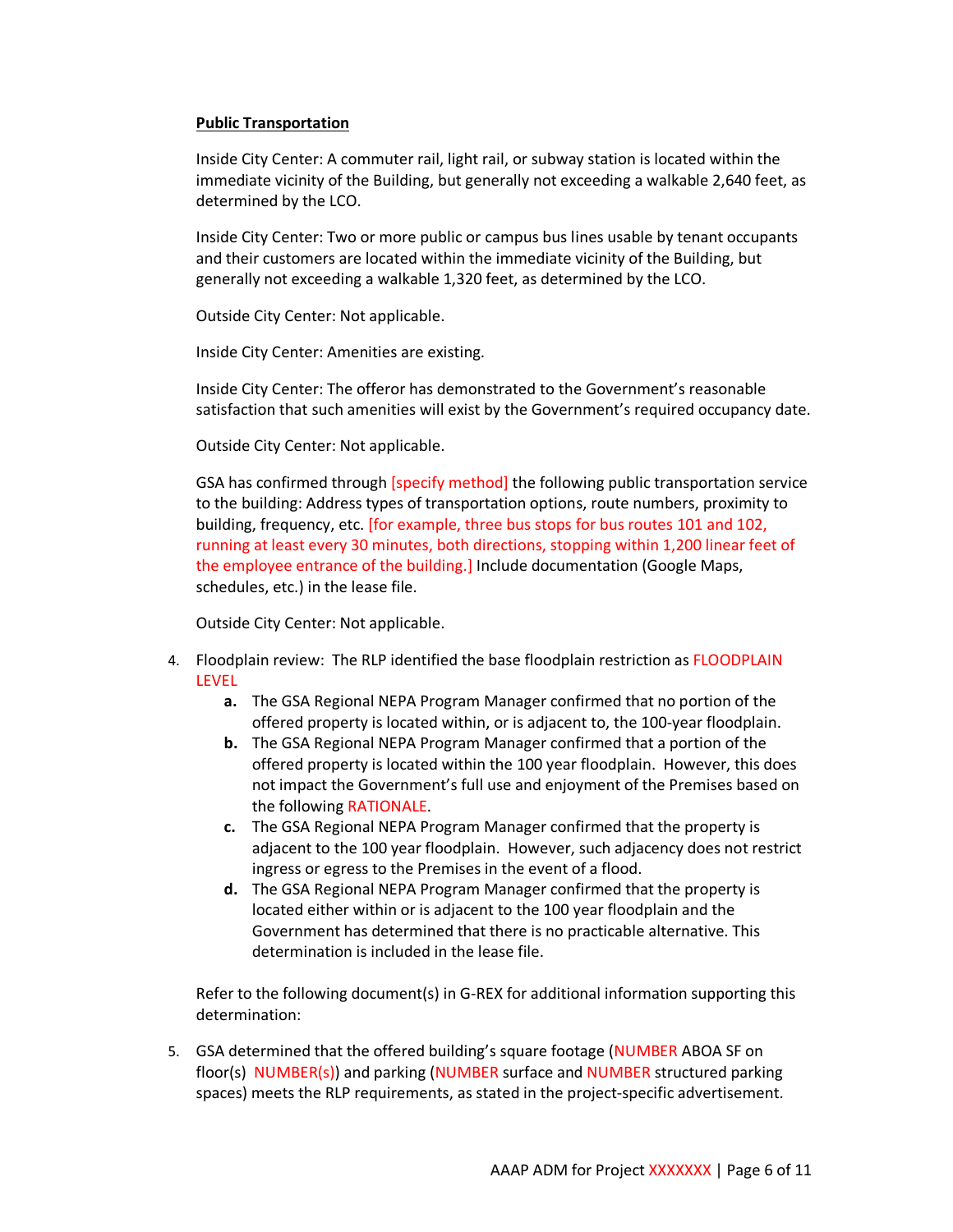GSA made this determination using . Refer to the following document(s) in G-REX for additional information supporting this determination: GSA determined that the offered building meets the RLP requirements related to efficiency of layout. GSA made this determination using . Refer to the following document(s) in G-REX for additional information supporting this determination: .

- 7. GSA Regional Fire Protection Engineer conducted a review of the Fire and Life Safety and documentation and confirmed that that the proposed site meets RLP fire and life safety requirements. Refer to the following document(s) in G-REX for additional information supporting this determination:
- 8. The offeror has provided the following seismic documentation SEISMIC FORM NUMBER; the GSA seismic engineer has reviewed this documentation and confirmed that the building meets the seismic requirements of the RLP. Refer to the following document(s) in G-REX for additional information supporting this determination: .
- 9. Following receipt of the due diligence letter, the offeror did not represent that their building contained Asbestos Containing Materials.
- 10. GSA determined that the offered lease term of NUMBER years, NUMBER years firm, with termination rights on NUMBER days notice, meets the RLP and project-specific advertisement requirements related to lease term. The offer incorporates the GSA defined Tenant Improvement Allowance of \$NUMBER per ABOA SF and Building Specific Amortized Capital of \$NUMBER per ABOA SF, as required under the project-specific advertisement. Refer to the following document(s) in G-REX for additional information supporting this determination: [If you have not done so already, upload documentation supporting your determination then insert the name of the file(s), e.g. GSA Form 1364].
- 11. GSA determined that the proposed lease will score as an operating lease under Office of Management and Budget Circular A-11, Appendix B. Refer to the following document(s) in G-REX for additional information supporting this determination: [If you have not done so already, upload documentation supporting your determination then insert the name of the file(s)].
- 12. [Include if the project is subject to an approved prospectus] GSA determined that the offered rate is within the rental limitations set forth in the approved Prospectus. Refer to the following document(s) in G-REX for additional information supporting this determination: [If you have not done so already, upload documentation supporting your determination then insert the name of the file(s)].
- 13. GSA determined that the Offeror has a conditional commitment of funds in the amount necessary to prepare shell, TI and BSAC improvements, and any amount estimated to exceed the allowance Refer to the following document(s) in G-REX for additional information supporting this determination:
- 14. GSA verified evidence of ownership and/or control of the site by reviewing the **DOCUMENTS**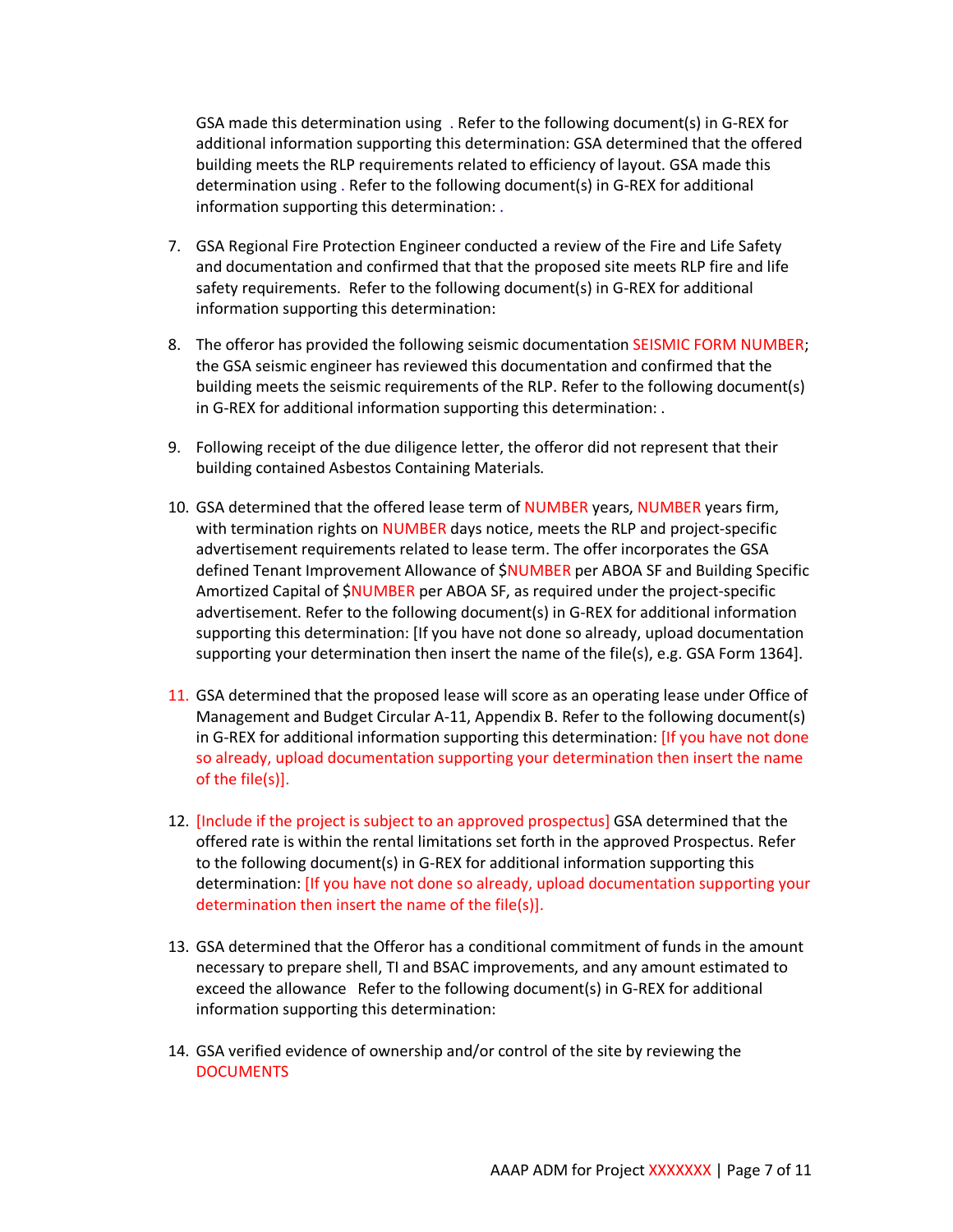15. GSA determined that the offered building meets the RLP requirements related to the Energy Independence and Security Act as follows:

Refer to the following document(s) in G-REX for additional information supporting this determination:

- 16. The offeror has provided all of the documentation required as part of the Government's NEPA review. The NEPA review has confirmed that the offer does not entail an unacceptable adverse impact on the human environment which cannot be readily mitigated. The extent of NEPA analysis required for this offer is within the Government's acceptable limits. Refer to the following document(s) in G-REX for additional information supporting this determination:
- 17. The offeror has provided all of the documentation and site access required as part of its National Historic Preservation Act (NHPA) evaluation. The NHPA review has confirmed that the offer does not indicate preservation concerns or adverse effects to historic properties that cannot be reasonably mitigated. Refer to the following document(s) in G-REX for additional information supporting this determination:
- 18. The Offeror has represented, either under FAR 52.204-24 or FAR 52.204-26, that it [will][will not] provide covered telecommunications equipment or services to the Government in the performance of any contract, subcontract, or other contractual instrument resulting from this RLP. The Offeror has also represented that it [does][does not] use covered telecommunications equipment or services, or use any equipment, system, or service that uses covered telecommunications equipment or services. A waiver dated [date] issued by [GSA][the Office of the Director of the National Intelligence] is included in the lease file.
- 19. GSA determined that the offered building meets the following agency go/no-go criteria:
	- UNIQUE REQUIREMENT:
	- UNIQUE REQUIREMENT:
- 20. The lease contains numerous technical standards and obligations which are not evaluation criteria, but instead are requirements that the offeror has agreed to meet as part of its offer, without deviation. These include, but are not limited to, requirements addressing accessibility, fire protection and life safety, architectural, structural, security, mechanical, electrical and plumbing standards. To the extent that the offeror's property is not currently in conformance with these lease standards, the offeror will be required, under the lease, to bring the property into compliance.

#### **System for Award Management (SAM) Registration**

- Offeror is registered in the SAM database
- Offeror has no active exclusions
- Offeror's registration purpose is listed as "All Awards"
- Offeror has completed all required online Representations and Certifications; LCO has reviewed these and placed them in lease file. Based on this review: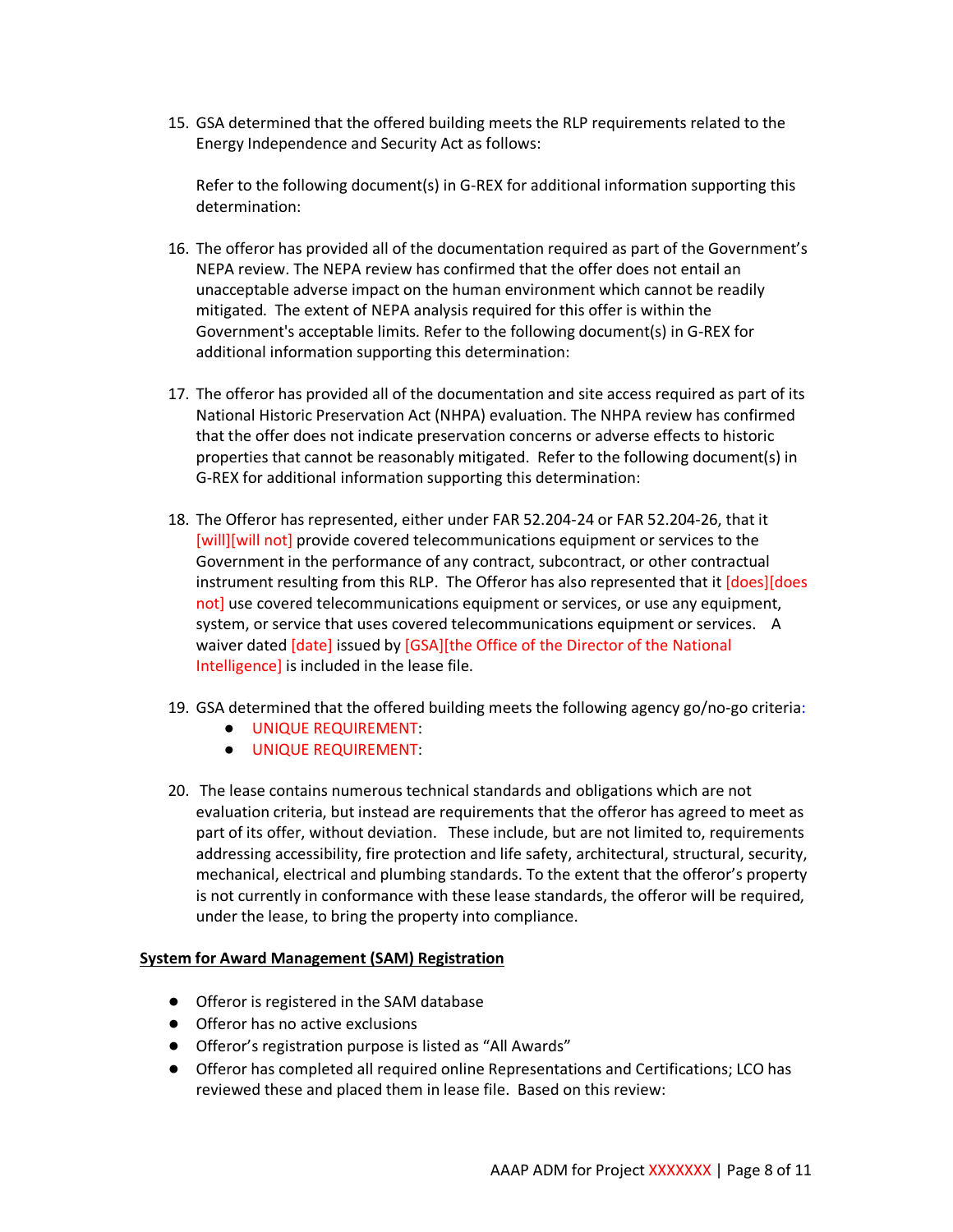- Offeror is a small business and does not need to complete a small business subcontracting plan
- Offeror is not a small business; contract value falls below threshold for a small business subcontracting plan
- Offeror is not a small business; a small business subcontracting plan was submitted, reviewed and approved.

### **Secure Federal LEASEs Act**

The agency does not require high-security leased space (FSL III, IV, or V).

The agency requires high-security leased space (FSL III, IV, or V) and the offeror has completed GSAR 552.270-33, Foreign Ownership and Financing Representation for Leased Space and represented that the immediate owner, highest-level owner, or any entity involved in the financing of the lease [is] [is not] foreign-owned. The Offeror indicated foreign ownership of the [immediate owner] [highest-level owner] [financing entity]. The agency has been informed in writing of this foreign ownership so that they can take the necessary security mitigation measures.

### **Building Tour**

Action Required: Choose one of the following.

·Scenario 1 (MOVING FORWARD WITH LOWEST EVALUATED PV BUILDING) On [DATE], GSA and [AGENCY] toured the space located at the [LOWEST EVALUATED PV BUILDING]. On [DATE], GSA determined the space met or could meet the minimum requirements of [AGENCY]. On [DATE], [AAAP MANAGER/REALTY SPECIALIST] sent [OWNER OF RECORD] the due diligence letter via [Email or letter] and requested additional submittals in accordance with the RLP. All required submittals were received by [DATE].

Occupancy is anticipated for [DATE], with a lease term of [FULL TERM] years, [FIRM TERM] firm.

On [DATE], GSA and [AGENCY] toured the space located at the [LOWEST EVALUATED PV BUILDING]. GSA determined the space did not meet the minimum requirements of [AGENCY] and the offeror is unwilling or unable to meet the minimum requirements due to [VALID REASON/DEFICIENCIES].

Since the [LOWEST EVALUATED PV BUILDING] did not meet the minimum requirements of [AGENCY] and the offeror is unwilling or unable to meet the minimum requirements , [AAAP MANAGER] moved on to the next lowest price offer which is  $[2^{nd}$  LOWEST EVALUATED PV BUILDING].

On  $[DATE]$ , GSA and  $[AGENCY]$  toured the space located at  $[2^{nd}$  LOWEST EVALUATED PV BUILDING]. On [DATE], GSA determined the space met or could meet the minimum requirements of [AGENCY]. On [DATE], [AAAP MANAGER] sent [OWNER OF RECORD] the due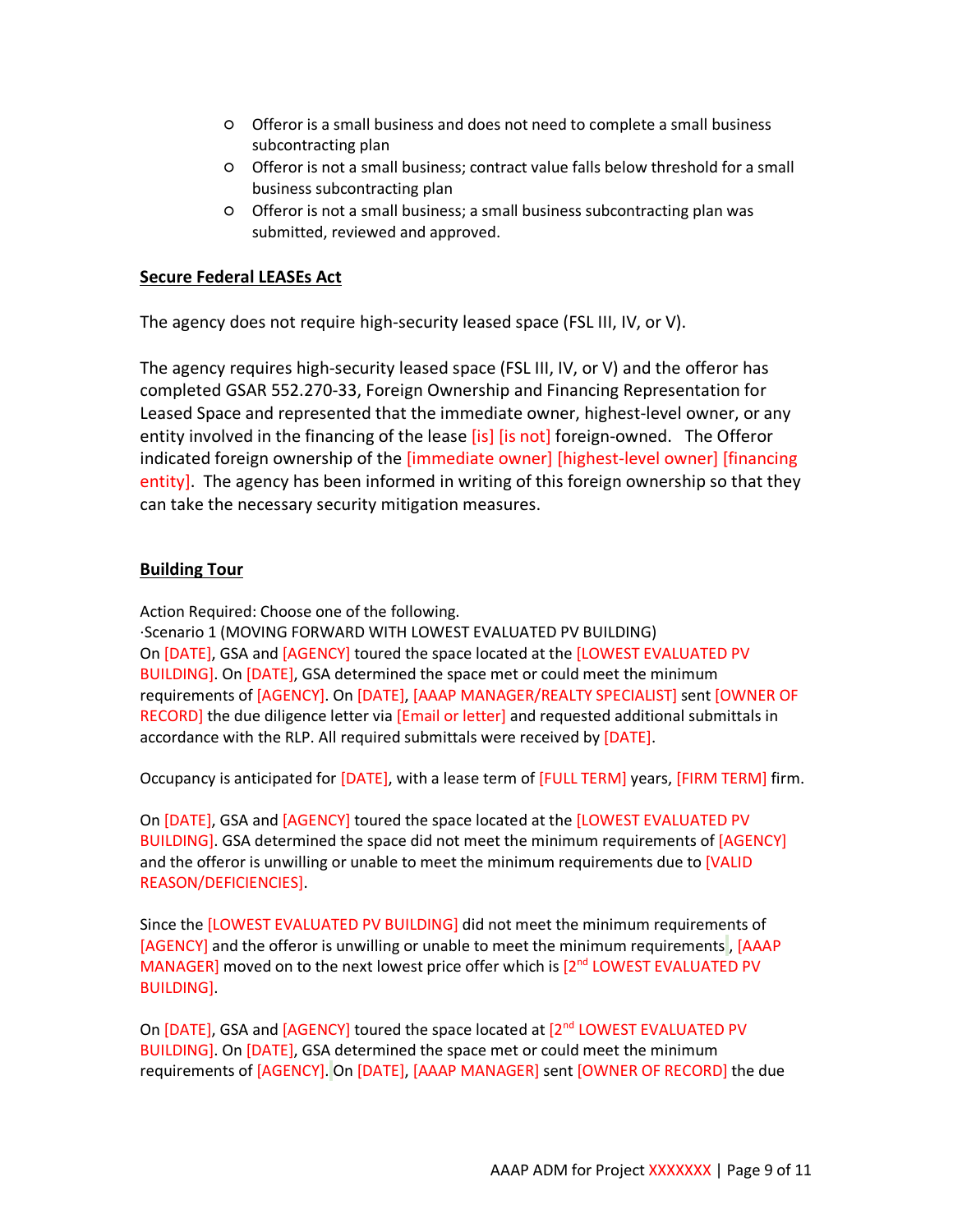diligence letter via [Email or letter] and requested additional submittals in accordance with the RLP. All required submittals were received by [DATE].

Occupancy is anticipated for [DATE], with a lease term of [FULL TERM] years, [FIRM TERM] firm.

Despite the Government's best effort to solicit the market and provide adequate public notice, only one offer was submitted through the AAAP platform within the delineated area. On [DATE], GSA and [AGENCY] toured the space located at the [LOWEST EVALUATED PV BUILDING]. On [DATE], GSA determined the space met or could meet the minimum requirements of [AGENCY]. On [DATE], [AAAP MANAGER] sent [OWNER OF RECORD] the due diligence letter via [Email or letter] and requested additional submittals in accordance with the RLP. All required submittals were received by [DATE].

Occupancy is anticipated for [DATE], with a lease term of [FULL TERM] years, [FIRM TERM] firm.

# **AWARD DETERMINATION**

The table below reflects the rates offered for [LPTA BUILDING], located at [ADDRESS]:

The [LPTA BUILDING] offered a fully serviced ABOA rate of [RATE PER ABOA], including tenant improvements and building specific amortized capital. When converted to a rentable rate of [RATE PER RSF], this rate is [within market range, at the lower end of market range, near the market range average, at the higher end of the market range, etc.] (Reference GSA Form 1364 or the AAAP Award Information page and the Price Objectives and Evaluation Criteria document, in the electronic lease file for more detail).

A pre-award assessment obtained on DATE determined the rental rates to be XX [% OR \$] [ABOVE][BELOW] the market, as defined by the lease costs relative to the market.

In conclusion, as demonstrated by the information listed above, the pricing of this AAAP lease is fair and reasonable. AAAP procurement [RLP] solicits offers for a warm, lit, office shell and offers were received for [NUMBER] buildings in [AGENCY] delineated area. Of these buildings, [LPTA BUILDING] located at [LPTA BUILDING ADDRESS] is the lowest priced offer in the delineated area in terms of net present value that could meet the minimum requirements provided.

For the foregoing reasons, it is in the best interest of the Government to award a lease to [OWNER OF RECORD] for [#ABOA] ABOA SF ([#RENTABLE]) rentable SF at the above mentioned building, for a lease term of [LEASE TERM] years, [FIRM TERM] firm.

| Prepared By: | <b>Approved By:</b> |
|--------------|---------------------|
|              |                     |